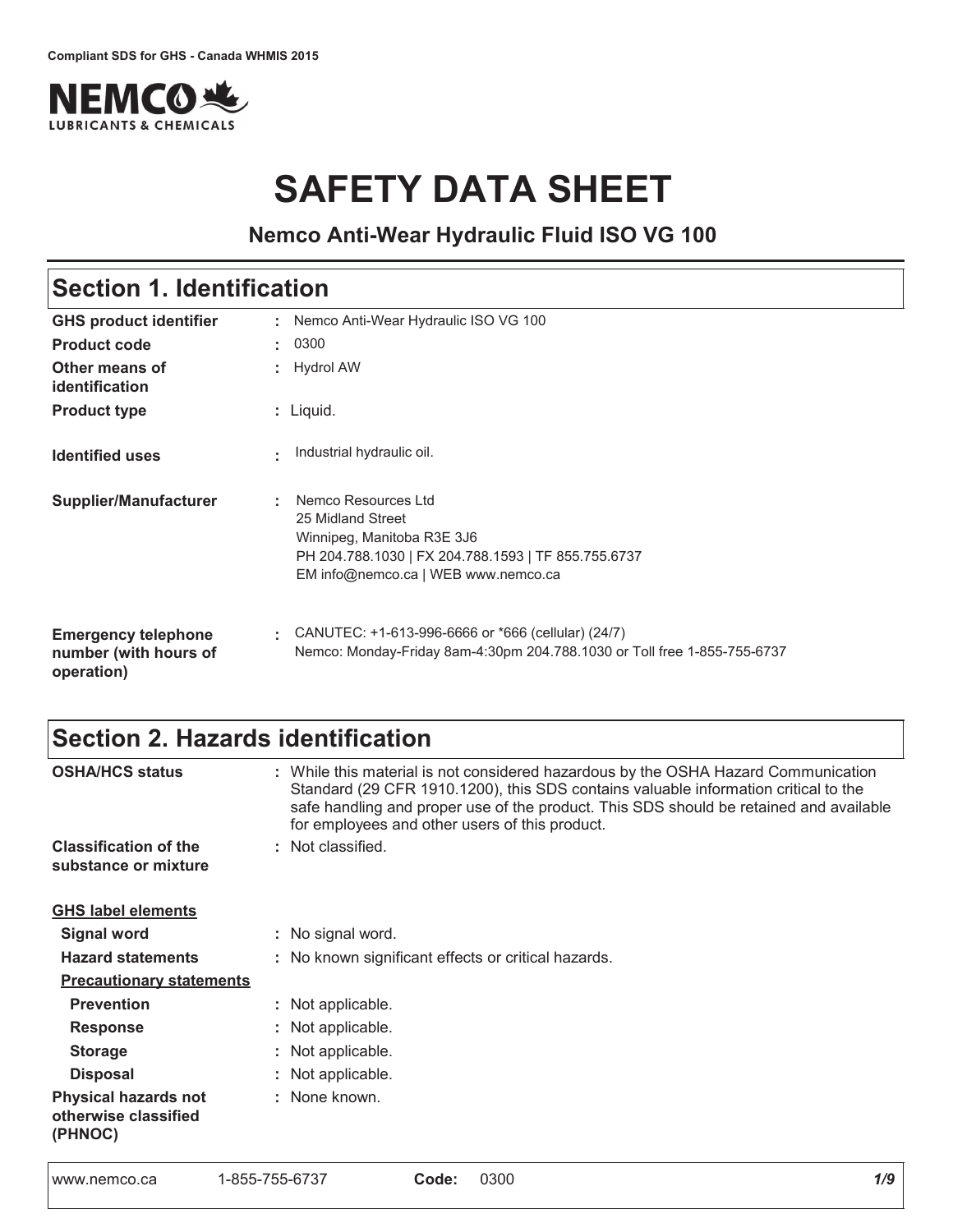

### **Section 2. Hazards identification**

| <b>Health hazards not</b> |
|---------------------------|
| otherwise classified      |
| (HHNOC)                   |

: None known.

# Section 3. Composition/information on ingredients

| Substance/mixture | : Mixture     |
|-------------------|---------------|
| Other means of    | $:$ Hydrol AW |
| identification    |               |

#### **CAS number/other identifiers**

| <b>CAS number</b>   | : Not applicable. |
|---------------------|-------------------|
| <b>Product code</b> | : 0300            |

| Ingredient name                                        | $\%$                | <b>CAS number</b> |
|--------------------------------------------------------|---------------------|-------------------|
| Distillates (petroleum), hydrotreated heavy paraffinic | ≥50 - <75           | 64742-54-7        |
| 2,6-di-tert-Butylphenol                                | $\geq$ 0.1 - < 0.25 | 128-39-2          |

#### Any concentration shown as a range is to protect confidentiality or is due to batch variation.

There are no additional ingredients present which, within the current knowledge of the supplier and in the concentrations applicable, are classified as hazardous to health or the environment and hence require reporting in this section.

Occupational exposure limits, if available, are listed in Section 8.

### **Section 4. First aid measures**

#### **Description of necessary first aid measures**

| Eye contact         | : Immediately flush eyes with plenty of water, occasionally lifting the upper and lower<br>eyelids. Check for and remove any contact lenses. Get medical attention if irritation<br>occurs.                                                                    |
|---------------------|----------------------------------------------------------------------------------------------------------------------------------------------------------------------------------------------------------------------------------------------------------------|
| <b>Inhalation</b>   | : Remove victim to fresh air and keep at rest in a position comfortable for breathing. Get<br>medical attention if symptoms occur.                                                                                                                             |
| <b>Skin contact</b> | : Flush contaminated skin with plenty of water. Get medical attention if symptoms occur.                                                                                                                                                                       |
| Ingestion           | : Wash out mouth with water. If material has been swallowed and the exposed person is<br>conscious, give small quantities of water to drink. Do not induce vomiting unless<br>directed to do so by medical personnel. Get medical attention if symptoms occur. |

#### Most important symptoms/effects, acute and delayed

| <b>Potential acute health effects</b> |                                                     |
|---------------------------------------|-----------------------------------------------------|
| Eye contact                           | : No known significant effects or critical hazards. |
| <b>Inhalation</b>                     | : No known significant effects or critical hazards. |
| <b>Skin contact</b>                   | : No known significant effects or critical hazards. |
| Ingestion                             | : No known significant effects or critical hazards. |
| Over-exposure signs/symptoms          |                                                     |
| Eye contact                           | : No known significant effects or critical hazards. |
| <b>Inhalation</b>                     | : No known significant effects or critical hazards. |
| <b>Skin contact</b>                   | : No known significant effects or critical hazards. |
| Ingestion                             | : No known significant effects or critical hazards. |
|                                       |                                                     |

#### Indication of immediate medical attention and special treatment needed, if necessary

| Notes to physician | : Treat symptomatically. Contact poison treatment specialist immediately if large |
|--------------------|-----------------------------------------------------------------------------------|
|                    | quantities have been ingested or inhaled.                                         |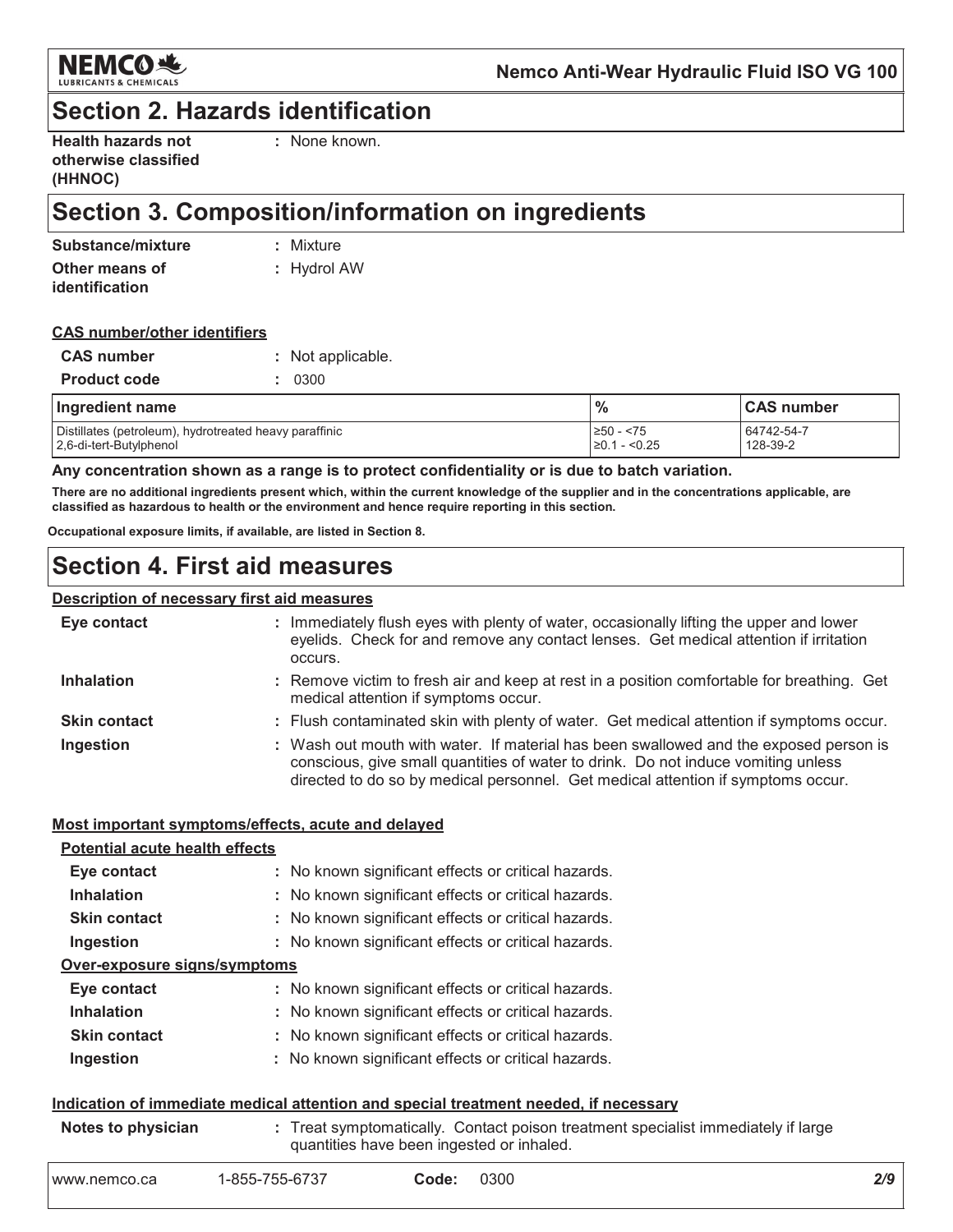

### **Section 4. First aid measures**

**Specific treatments** 

- : No specific treatment.
- **Protection of first-aiders** : No special protection is required.

See toxicological information (Section 11)

### **Section 5. Fire-fighting measures**

| <b>Extinguishing media</b>                               |                                                                                                                                                                          |
|----------------------------------------------------------|--------------------------------------------------------------------------------------------------------------------------------------------------------------------------|
| Suitable extinguishing<br>media                          | : Use an extinguishing agent suitable for the surrounding fire.                                                                                                          |
| Unsuitable extinguishing<br>media                        | : None known.                                                                                                                                                            |
| Specific hazards arising<br>from the chemical            | : No specific fire or explosion hazard.                                                                                                                                  |
| <b>Hazardous thermal</b><br>decomposition products       | : No specific data.                                                                                                                                                      |
| <b>Special protective actions</b><br>for fire-fighters   | : No special measures are required.                                                                                                                                      |
| <b>Special protective</b><br>equipment for fire-fighters | : Fire-fighters should wear appropriate protective equipment and self-contained breathing<br>apparatus (SCBA) with a full face-piece operated in positive pressure mode. |

# Section 6. Accidental release measures

| <b>Personal precautions, protective equipment and emergency procedures</b> |  |                                                                                                                                                                                                                                             |
|----------------------------------------------------------------------------|--|---------------------------------------------------------------------------------------------------------------------------------------------------------------------------------------------------------------------------------------------|
| For non-emergency<br>personnel                                             |  | : Put on appropriate personal protective equipment.                                                                                                                                                                                         |
|                                                                            |  | For emergency responders : If specialized clothing is required to deal with the spillage, take note of any information in<br>Section 8 on suitable and unsuitable materials. See also the information in "For non-<br>emergency personnel". |
| <b>Environmental precautions</b>                                           |  | : Avoid dispersal of spilled material and runoff and contact with soil, waterways, drains<br>and sewers. Inform the relevant authorities if the product has caused environmental<br>pollution (sewers, waterways, soil or air).             |

#### Methods and materials for containment and cleaning up

**Spill** : Stop leak if without risk. Move containers from spill area. Prevent entry into sewers, water courses, basements or confined areas. Wash spillages into an effluent treatment plant or proceed as follows. Contain and collect spillage with non-combustible, absorbent material e.g. sand, earth, vermiculite or diatomaceous earth and place in container for disposal according to local regulations (see Section 13). Dispose of via a licensed waste disposal contractor. Note: see Section 1 for emergency contact information and Section 13 for waste disposal.

0300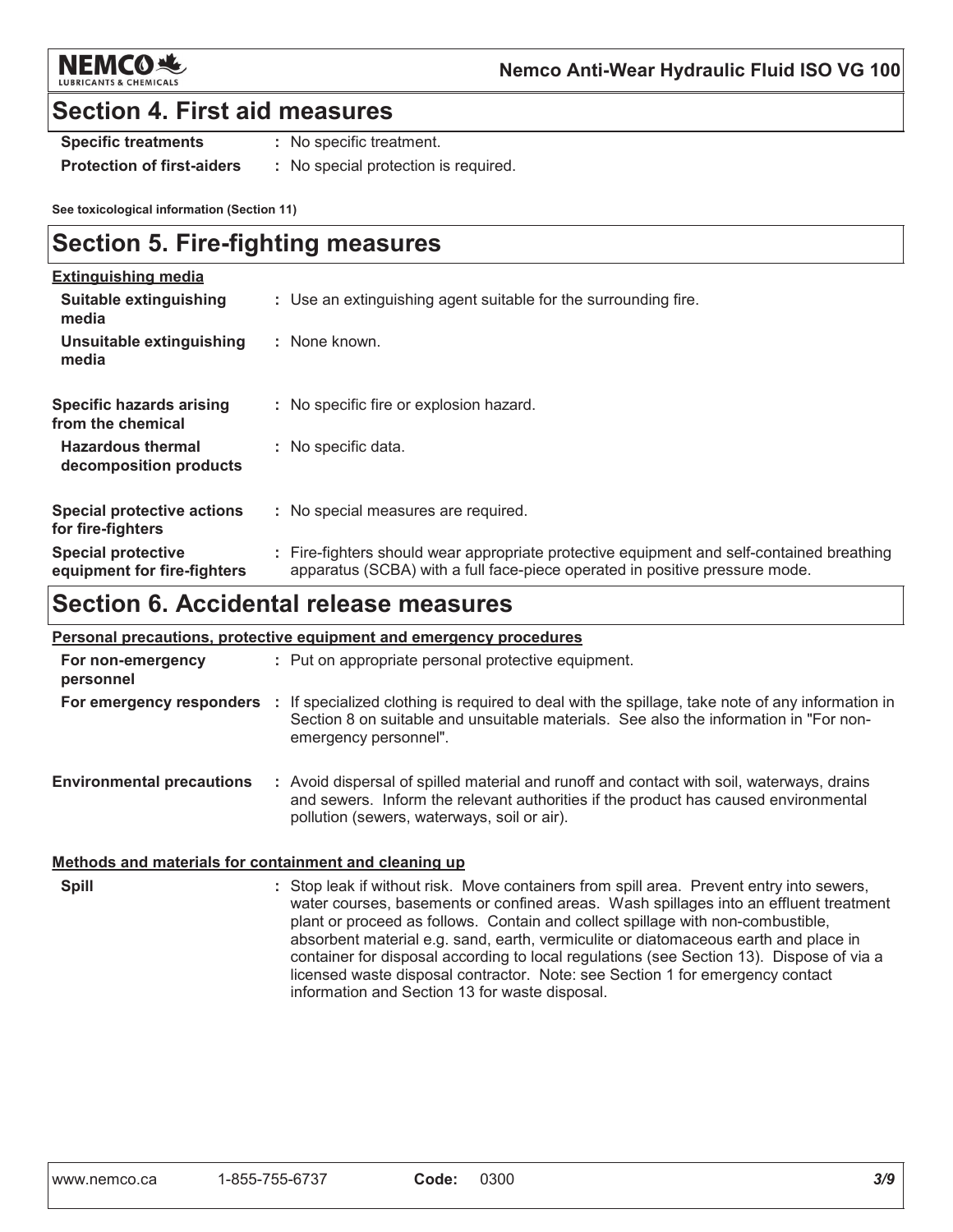

# Section 7. Handling and storage

### **Precautions for safe handling**

| <b>Protective measures</b>                                         | : Put on appropriate personal protective equipment (see Section 8).                                                                                                                                                                                                                                                                                                                                                                                                                                           |
|--------------------------------------------------------------------|---------------------------------------------------------------------------------------------------------------------------------------------------------------------------------------------------------------------------------------------------------------------------------------------------------------------------------------------------------------------------------------------------------------------------------------------------------------------------------------------------------------|
| <b>Advice on general</b><br>occupational hygiene                   | : Eating, drinking and smoking should be prohibited in areas where this material is<br>handled, stored and processed. Workers should wash hands and face before eating,<br>drinking and smoking. See also Section 8 for additional information on hygiene<br>measures.                                                                                                                                                                                                                                        |
| Conditions for safe storage,<br>including any<br>incompatibilities | : Store in accordance with local regulations. Store in original container protected from<br>direct sunlight in a dry, cool and well-ventilated area, away from incompatible materials<br>(see Section 10) and food and drink. Keep container tightly closed and sealed until<br>ready for use. Containers that have been opened must be carefully resealed and kept<br>upright to prevent leakage. Do not store in unlabeled containers. Use appropriate<br>containment to avoid environmental contamination. |

# Section 8. Exposure controls/personal protection

#### **Control parameters**

| Occupational exposure limits                              |                               | TWA (8 hours) |                         | STEL (15 mins) |                                                      | <b>Ceiling</b>    |       |     |                                                      |       |                  |
|-----------------------------------------------------------|-------------------------------|---------------|-------------------------|----------------|------------------------------------------------------|-------------------|-------|-----|------------------------------------------------------|-------|------------------|
| Ingredient                                                | List name                     | ppm           | mg/m <sup>3</sup> Other |                | ppm                                                  | mg/m <sup>3</sup> | Other | ppm | mg/m <sup>3</sup>                                    | Other | <b>Notations</b> |
| Distillates (petroleum), hydrotreated<br>heavy paraffinic | US ACGIH 3/2015               |               | 5                       |                |                                                      |                   |       |     |                                                      |       | [a]              |
|                                                           | AB 4/2009                     |               | 5                       |                | $\overline{\phantom{0}}$                             | 10                |       |     | $\overline{\phantom{a}}$                             |       | [b]              |
|                                                           | ON 7/2015<br>QC 1/2014        |               | 5                       |                | $\overline{\phantom{0}}$<br>$\overline{\phantom{0}}$ | 10<br>10          |       |     | $\overline{\phantom{a}}$<br>$\overline{\phantom{0}}$ |       | [b]<br>[b]       |
| Residual oils (petroleum), solvent-<br>dewaxed            | IUS ACGIH 3/2015              |               | 5                       |                |                                                      |                   |       |     |                                                      |       | [a]              |
|                                                           | AB 4/2009                     |               | 5                       |                |                                                      | 10                |       |     | -                                                    |       | [b]              |
|                                                           | ON 7/2015<br><b>QC 1/2014</b> |               | 5<br>5                  |                | $\overline{\phantom{0}}$<br>$\overline{\phantom{0}}$ | 10<br>10          |       |     | -<br>-                                               |       | [b]<br>[b]       |

Form: [a]Inhalable fraction [b]Mist

| : Good general ventilation should be sufficient to control worker exposure to airborne<br>contaminants.                                                                                                                                                       |
|---------------------------------------------------------------------------------------------------------------------------------------------------------------------------------------------------------------------------------------------------------------|
|                                                                                                                                                                                                                                                               |
| : Emissions from ventilation or work process equipment should be checked to ensure<br>they comply with the requirements of environmental protection legislation.                                                                                              |
| <b>Individual protection measures</b>                                                                                                                                                                                                                         |
| : Wash hands, forearms and face thoroughly after handling chemical products, before<br>eating, smoking and using the lavatory and at the end of the working period. Ensure<br>that eyewash stations and safety showers are close to the workstation location. |
| : Safety eyewear complying with an approved standard should be used when a risk<br>assessment indicates this is necessary to avoid exposure to liquid splashes, mists,<br>gases or dusts.                                                                     |
|                                                                                                                                                                                                                                                               |
| : Chemical-resistant, impervious gloves complying with an approved standard should be<br>worn at all times when handling chemical products if a risk assessment indicates this is<br>necessary.                                                               |
| : Personal protective equipment for the body should be selected based on the task being<br>performed and the risks involved and should be approved by a specialist before<br>handling this product.                                                           |
|                                                                                                                                                                                                                                                               |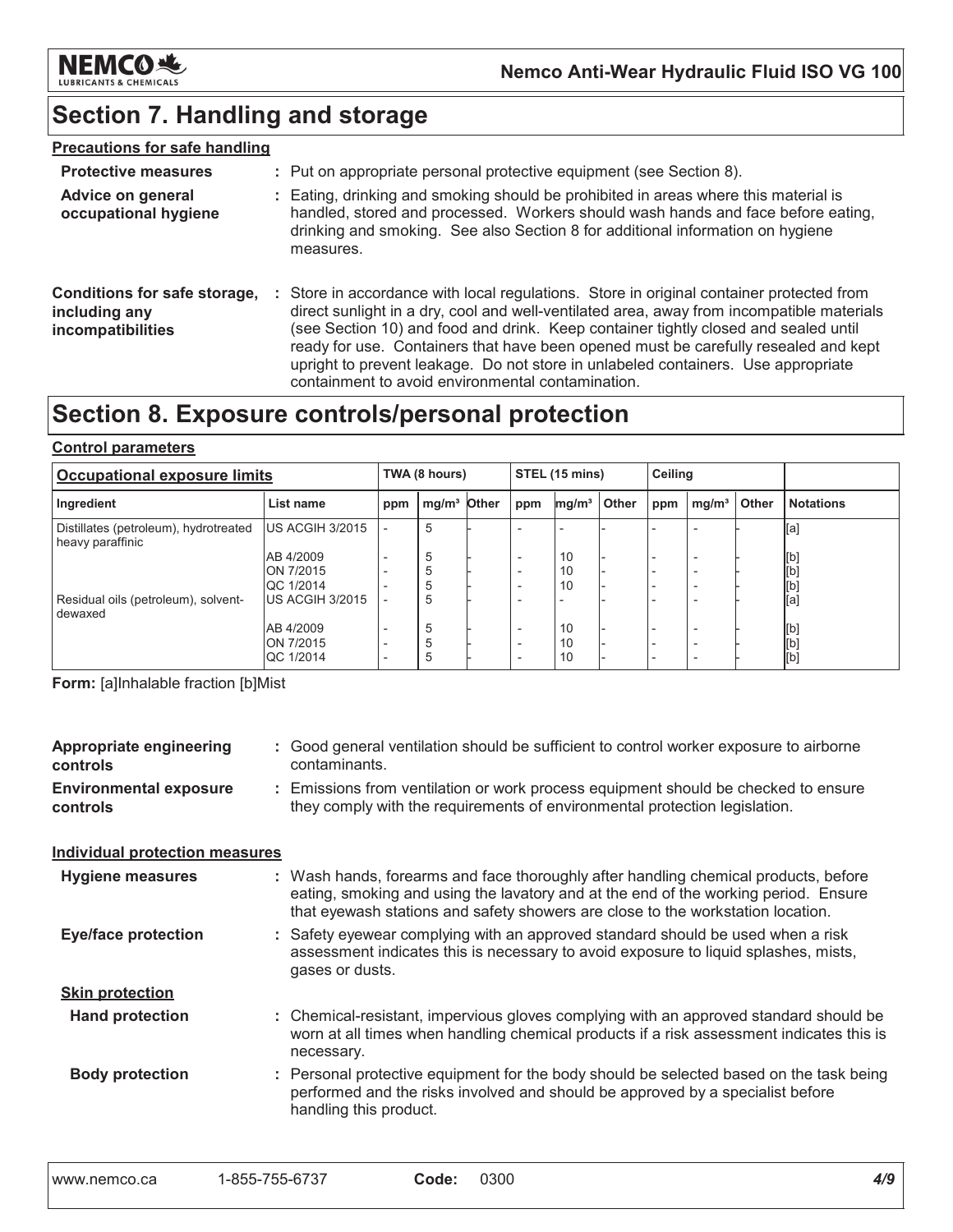

# Section 8. Exposure controls/personal protection

| Other skin protection         | : Appropriate footwear and any additional skin protection measures should be selected                                            |
|-------------------------------|----------------------------------------------------------------------------------------------------------------------------------|
|                               | based on the task being performed and the risks involved and should be approved by a<br>specialist before handling this product. |
| <b>Respiratory protection</b> | : Not required under normal conditions of use.                                                                                   |

# Section 9. Physical and chemical properties

#### **Appearance**

| <b>Physical state</b>                             | : Liquid. [Viscous.]                                                                    |
|---------------------------------------------------|-----------------------------------------------------------------------------------------|
| Color                                             | : Amber.                                                                                |
| Odor                                              | : Mild hydrocarbon.                                                                     |
| <b>Odor threshold</b>                             | : Not available.                                                                        |
| pH                                                | : Not available.                                                                        |
| <b>Freezing point</b>                             | $: -26^{\circ}$ C                                                                       |
| <b>Boiling point</b>                              | : Not available.                                                                        |
| <b>Flash point</b>                                | : Open cup: $249^{\circ}$ C [Cleveland.]                                                |
| <b>Evaporation rate</b>                           | : Not available.                                                                        |
| <b>Flammability (solid, gas)</b>                  | : Not available.                                                                        |
| Lower and upper explosive<br>(flammable) limits   | : Not available.                                                                        |
| Vapor pressure                                    | $:$ Not available.                                                                      |
| <b>Vapor density</b>                              | : Not available.                                                                        |
| <b>Relative density</b>                           | $: 0.85$ to 0.91                                                                        |
| <b>Solubility in water</b>                        | : Negligible in water.                                                                  |
| <b>Partition coefficient: n-</b><br>octanol/water | : Not available.                                                                        |
| <b>Auto-ignition temperature</b>                  | $:$ Not available.                                                                      |
| <b>Decomposition temperature</b>                  | $:$ Not available.                                                                      |
| <b>Viscosity</b>                                  | : Kinematic: $11.39 \text{ cSt } (100^{\circ} \text{C})$<br>Kinematic: 100.9 cSt (40°C) |

# Section 10. Stability and reactivity

| <b>Reactivity</b>                            | : No specific test data related to reactivity available for this product or its ingredients.              |
|----------------------------------------------|-----------------------------------------------------------------------------------------------------------|
| <b>Chemical stability</b>                    | : The product is stable.                                                                                  |
| <b>Possibility of hazardous</b><br>reactions | : Under normal conditions of storage and use, hazardous reactions will not occur.                         |
| <b>Conditions to avoid</b>                   | : No specific data.                                                                                       |
| Incompatible materials                       | : Reactive or incompatible with the following materials: oxidizing materials.                             |
| <b>Hazardous decomposition</b><br>products   | : Under normal conditions of storage and use, hazardous decomposition products should<br>not be produced. |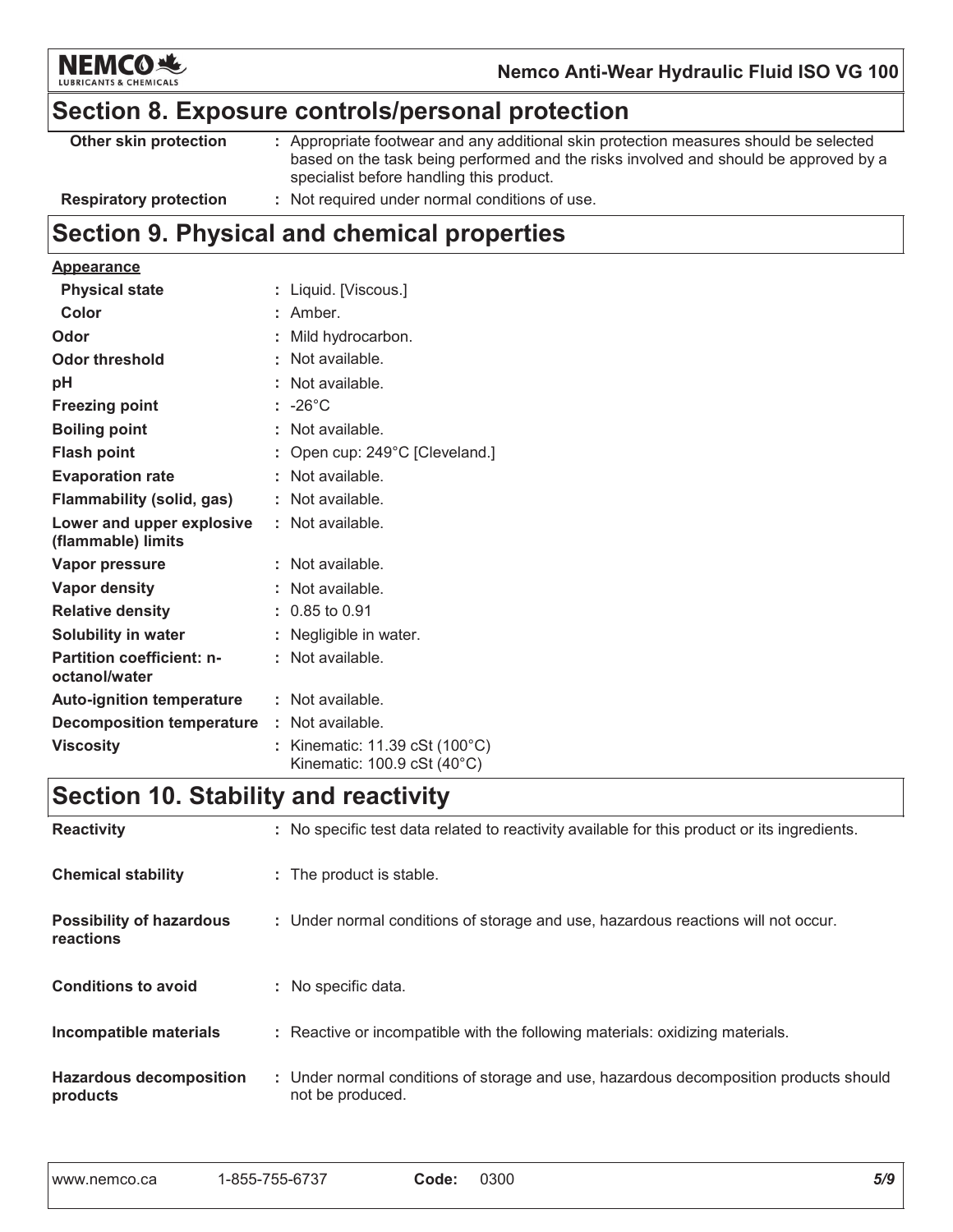

# **Section 11. Toxicological information**

#### Information on toxicological effects

#### **Acute toxicity**

| <b>Product/ingredient name</b> | <b>Result</b>            | <b>Species</b> | <b>Dose</b>                      | <b>Exposure</b> |
|--------------------------------|--------------------------|----------------|----------------------------------|-----------------|
| 2.6-di-tert-Butylphenol        | LD50 Dermal<br>LD50 Oral | Rabbit<br>Rat  | <b>&gt;10 g/kg</b><br>1320 mg/kg |                 |

#### **Irritation/Corrosion**

| <b>Product/ingredient name</b> | <b>Result</b>            | <b>Species</b> | <b>Score</b> | <b>Exposure</b> | <b>Observation</b> |
|--------------------------------|--------------------------|----------------|--------------|-----------------|--------------------|
| 2.6-di-tert-Butylphenol        | Skin - Moderate irritant | Rat            |              | $0.5$ mL        |                    |

#### **Sensitization**

There is no data available.

#### **Mutagenicity**

There is no data available.

#### Carcinogenicity

#### **Classification**

| <b>Product/ingredient name</b>                            | OSHA  IARC | <b>NTP</b> | <b>ACGIH EPA</b> | <b>NIOSH</b> |
|-----------------------------------------------------------|------------|------------|------------------|--------------|
| Distillates (petroleum), hydrotreated<br>heavy paraffinic |            |            | <b>A4</b>        |              |

#### **Reproductive toxicity**

There is no data available.

#### **Teratogenicity**

There is no data available.

#### Specific target organ toxicity (single exposure)

There is no data available.

#### Specific target organ toxicity (repeated exposure)

There is no data available.

#### **Aspiration hazard**

| <b>Name</b>                                            | Result                                |
|--------------------------------------------------------|---------------------------------------|
| Distillates (petroleum), hydrotreated heavy paraffinic | <b>ASPIRATION HAZARD - Category 1</b> |

| Information on the likely<br>routes of exposure | : Dermal contact. Eye contact. Inhalation. Ingestion.                        |
|-------------------------------------------------|------------------------------------------------------------------------------|
| <b>Potential acute health effects</b>           |                                                                              |
| Eye contact                                     | : No known significant effects or critical hazards.                          |
| <b>Inhalation</b>                               | : No known significant effects or critical hazards.                          |
| <b>Skin contact</b>                             | : No known significant effects or critical hazards.                          |
| Ingestion                                       | : No known significant effects or critical hazards.                          |
|                                                 | Symptoms related to the physical, chemical and toxicological characteristics |
| Eye contact                                     | : No known significant effects or critical hazards.                          |
| Inhalation                                      | : No known significant effects or critical hazards                           |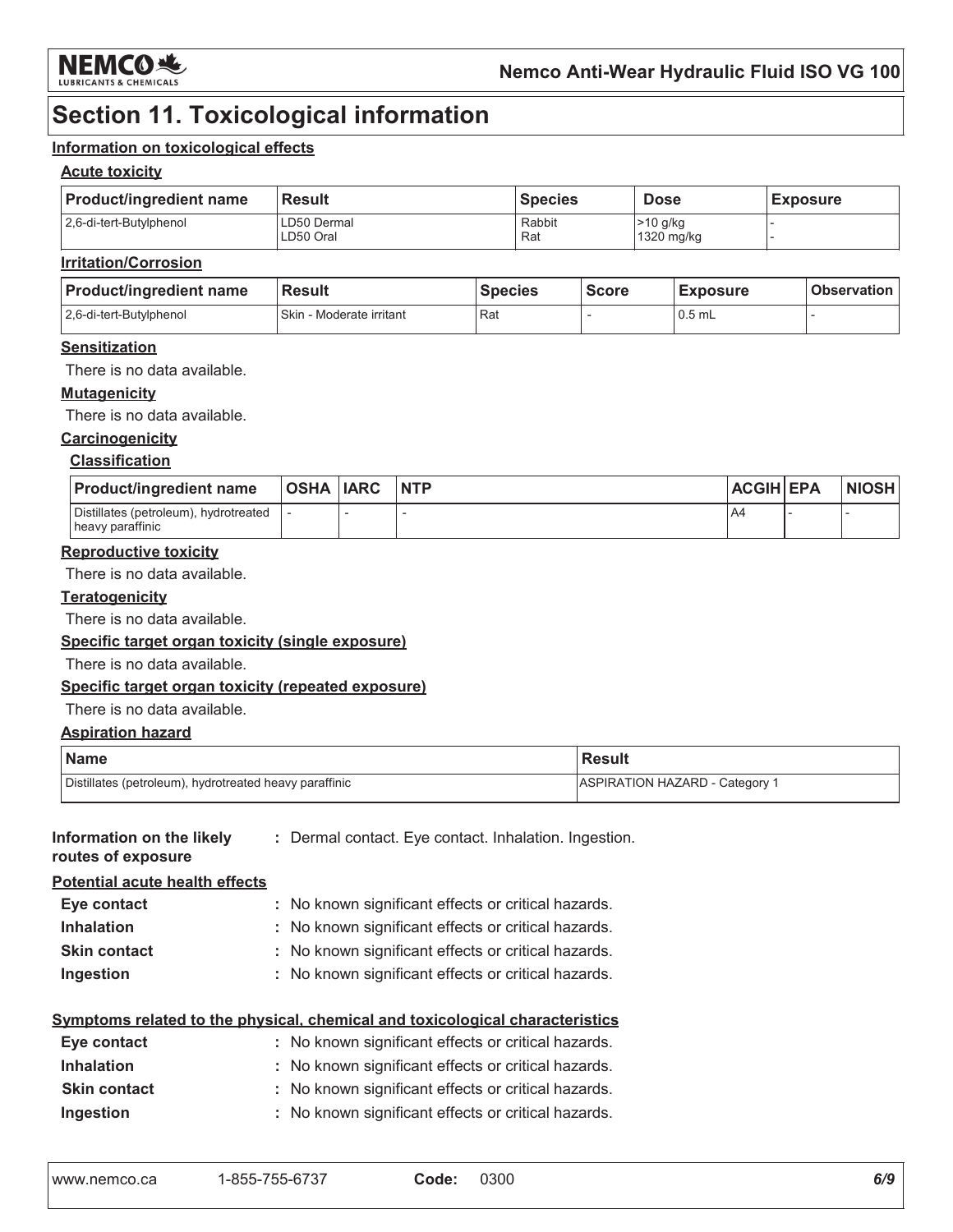

# **Section 11. Toxicological information**

#### Delayed and immediate effects and also chronic effects from short and long term exposure

| <b>Short term exposure</b>              |                                                     |
|-----------------------------------------|-----------------------------------------------------|
| <b>Potential immediate</b><br>effects   | : No known significant effects or critical hazards. |
| <b>Potential delayed effects</b>        | : No known significant effects or critical hazards. |
| Long term exposure                      |                                                     |
| <b>Potential immediate</b><br>effects   | : No known significant effects or critical hazards. |
| <b>Potential delayed effects</b>        | : No known significant effects or critical hazards. |
| <b>Potential chronic health effects</b> |                                                     |
| General                                 | : No known significant effects or critical hazards. |
| Carcinogenicity                         | : No known significant effects or critical hazards. |
| <b>Mutagenicity</b>                     | No known significant effects or critical hazards.   |
| <b>Teratogenicity</b>                   | No known significant effects or critical hazards.   |
| <b>Developmental effects</b>            | No known significant effects or critical hazards.   |
| <b>Fertility effects</b>                | : No known significant effects or critical hazards. |

#### **Numerical measures of toxicity**

**Acute toxicity estimates** 

There is no data available.

# **Section 12. Ecological information**

#### **Toxicity**

There is no data available.

#### **Persistence and degradability**

There is no data available.

#### **Bioaccumulative potential**

| <b>Product/ingredient name</b> | $LogP_{ow}$ | <b>BCF</b> | Potential |  |
|--------------------------------|-------------|------------|-----------|--|
| 2,6-di-tert-Butylphenol        | 4.5         |            | high      |  |

**Mobility in soil** 

Soil/water partition coefficient (Koc)

: There is no data available.

Other adverse effects : No known significant effects or critical hazards.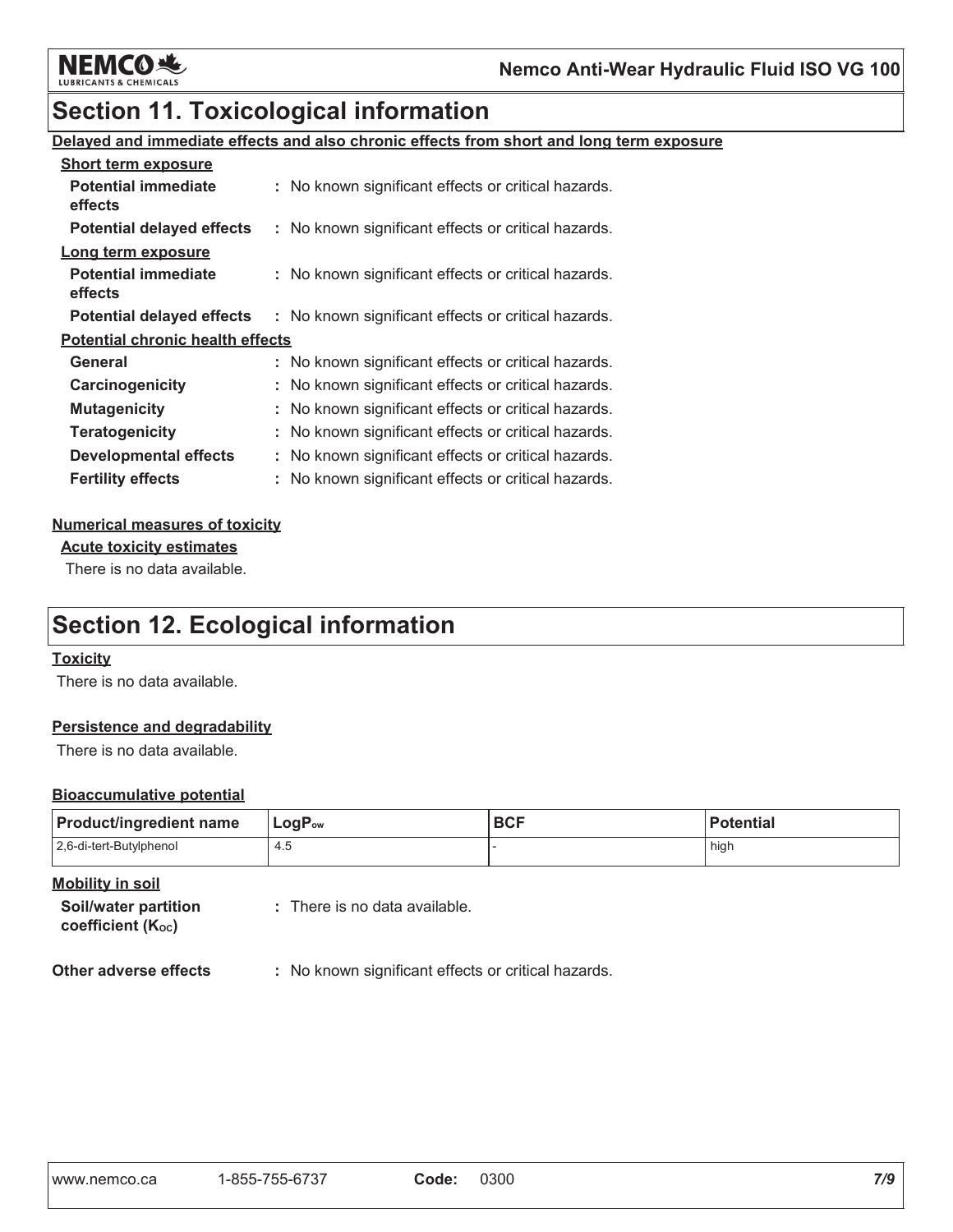

# **Section 13. Disposal considerations**

**Disposal methods** : The generation of waste should be avoided or minimized wherever possible. Disposal of this product, solutions and any by-products should comply with the requirements of environmental protection and waste disposal legislation and any regional local authority requirements. Dispose of surplus and non-recyclable products via a licensed waste disposal contractor. Waste should not be disposed of untreated to the sewer unless fully compliant with the requirements of all authorities with jurisdiction. Waste packaging should be recycled. Incineration or landfill should only be considered when recycling is not feasible. This material and its container must be disposed of in a safe way. Empty containers or liners may retain some product residues. Avoid dispersal of spilled material and runoff and contact with soil, waterways, drains and sewers.

### **Section 14. Transport information**

|                                      | <b>TDG</b>               | <b>IMDG</b>                  | <b>IATA</b>              |
|--------------------------------------|--------------------------|------------------------------|--------------------------|
| <b>UN number</b>                     | Not regulated.           | Not regulated.               | Not regulated.           |
| <b>UN proper</b><br>shipping name    |                          | $\overline{\phantom{0}}$     |                          |
| <b>Transport</b><br>hazard class(es) |                          | $\qquad \qquad \blacksquare$ |                          |
| <b>Packing group</b>                 | $\overline{\phantom{a}}$ | -                            | $\qquad \qquad -$        |
| <b>Environmental</b><br>hazards      | No.                      | No.                          | No.                      |
| <b>Additional</b><br>information     | $\overline{\phantom{a}}$ |                              | $\overline{\phantom{0}}$ |

**AERG** : Not applicable.

Special precautions for user : Transport within user's premises: always transport in closed containers that are upright and secure. Ensure that persons transporting the product know what to do in the event of an accident or spillage.

Transport in bulk according : Not available. to Annex II of MARPOL 73/78 and the IBC Code

# **Section 15. Regulatory information**

| <b>Canadian lists</b>        |                                      |
|------------------------------|--------------------------------------|
| <b>Canadian NPRI</b>         | : None of the components are listed. |
| <b>CEPA Toxic substances</b> | : None of the components are listed. |
| <b>Canada inventory</b>      | : Not determined.                    |
| <b>International lists</b>   |                                      |
| <b>National inventory</b>    |                                      |
| <b>Australia</b>             | : Not determined.                    |
| China                        | : Not determined.                    |
| <b>Europe</b>                | : Not determined.                    |
|                              |                                      |

| www.nemco.ca |  |
|--------------|--|
|              |  |